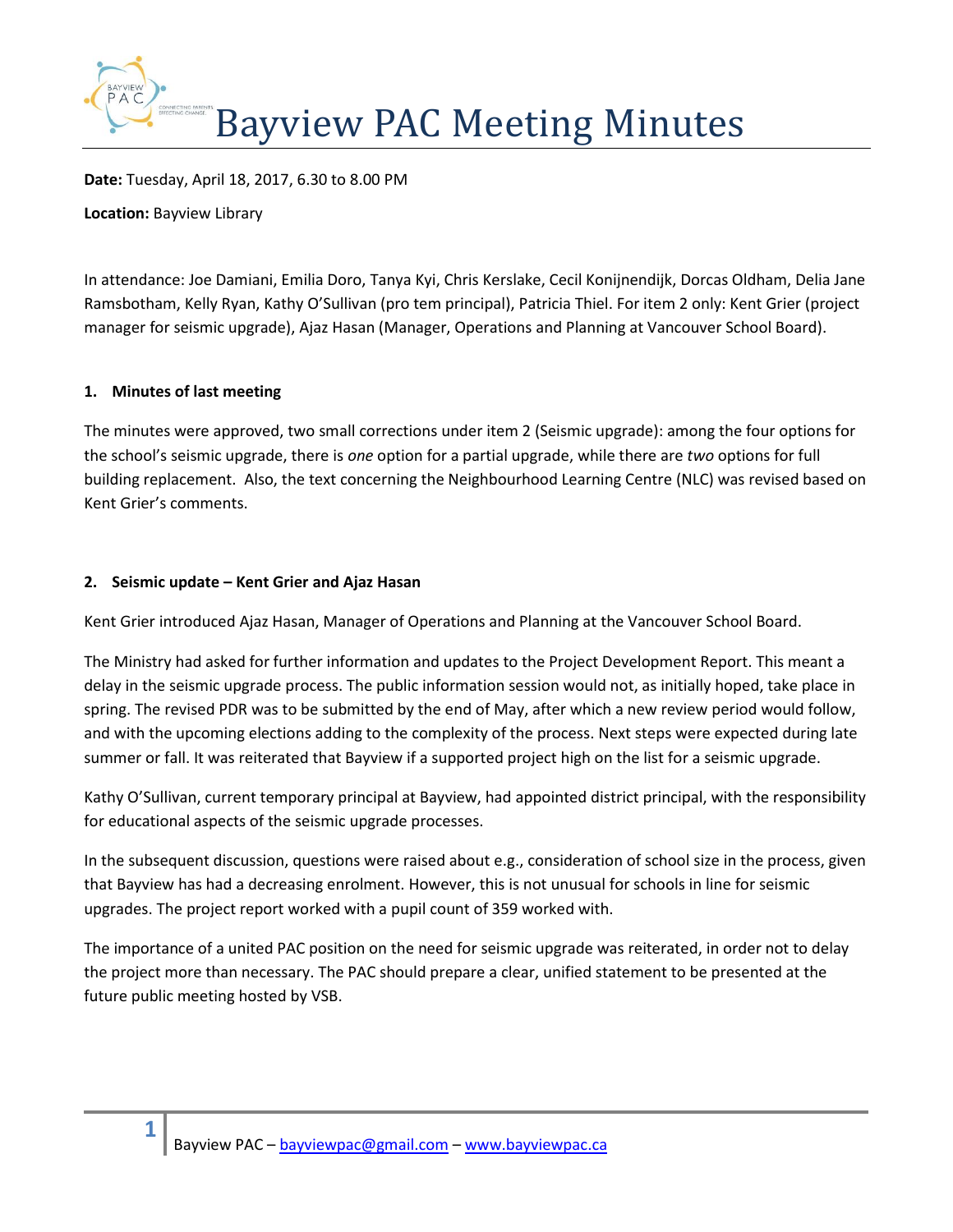Bayview PAC Meeting Minutes

## **3. Teacher request**

Ebru Montagano and Ian Tosczak presented their request for funding of drumming workshops for part of the pupils. The proposed four-day workshop would be held during late May and Early June, and also include a parent session. This activity would require about 2000 CAD in funding.

The PAC was supportive of the initiative, but first had to look into funding options. Joe Damiani would follow up.

# **4. Principal update by Kathy O'Sullivan**

Kathy O'Sullivan would complete her work as temporary principal this week, as she was taking on a new role for the VSB. As Noreen Morris would not be back before after a few weeks, Gayle Marlow had been asked to step in a temporary principal. Kathy was working with Gayle to ensure a smooth transition.

Teachers and Kathy were thanked by parents for their great support of the grade 7 basketball team, also during finals weekend.

## **5. Review of financials**

Gaming account - \$11,232.39 Regular account - \$33,005.25

## **6. Plan of events**

**2**

Kelly Ryan presented the planning of the Spring Carnival Festival. She had received an offer from Vancouver PartyWorks Interactive (at a cost of 3000 CAD) which was circulated at the meeting.

The event was scheduled for June  $8<sup>th</sup>$ , 3-6 pm.

It was agreed that the event was not meant as a fundraiser during this first year, but should really offer a nice activity for the pupils. Therefore it was important to ensure that all children could participate, irrespectively of ticket cost etc.

The event needed to be coordinated with Jericho Kids Club,

## **7. Next year's PAC Executive and event coordinators**

Election / appointment of next year's PAC executive and event coordinators would take place at the May meeting, but initial recruiting had already started. Parents were encouraged to volunteer.